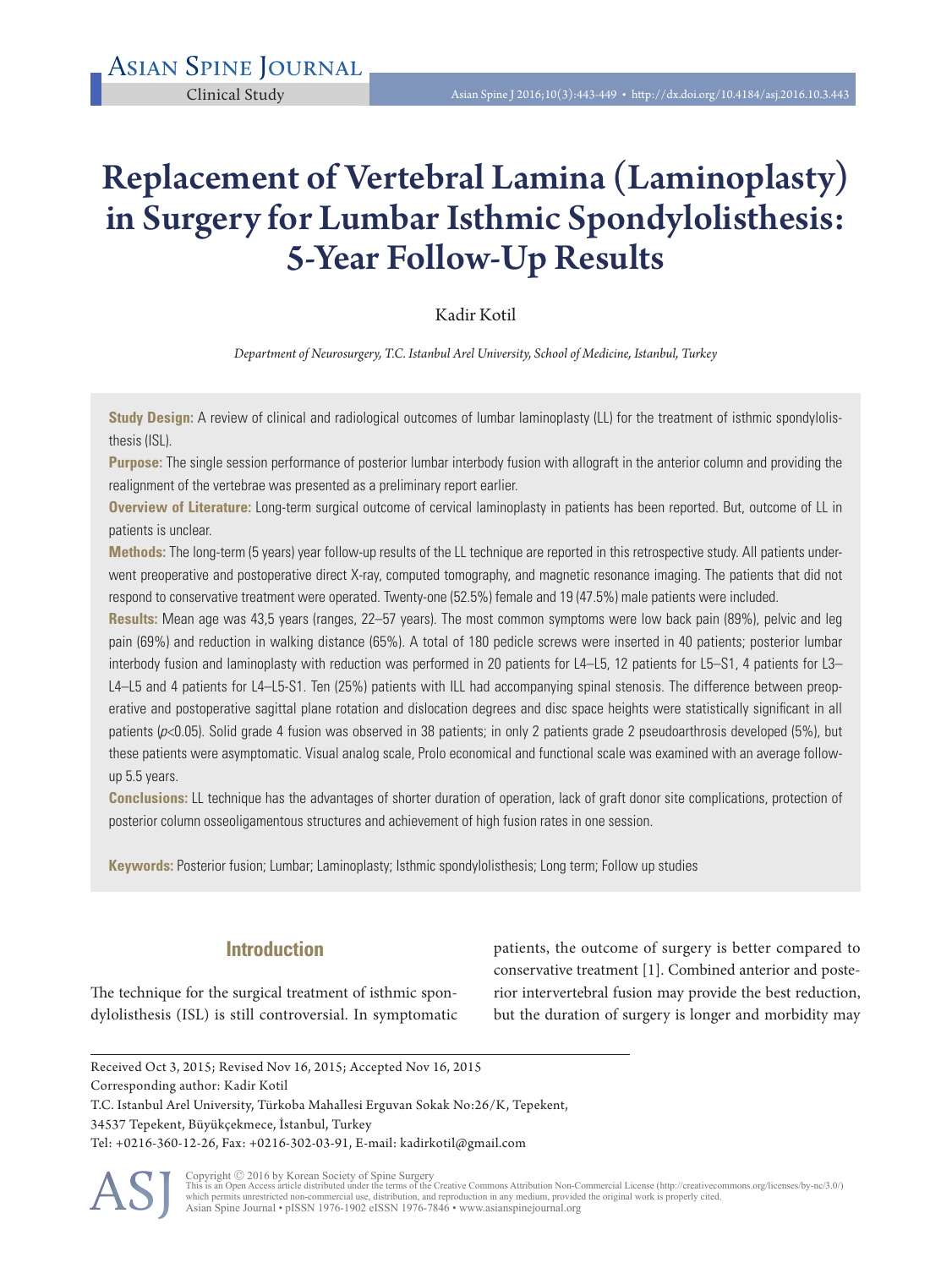be higher [2-5]. The outcome of simple decompressive operations are poor or insufficient [6-8]. Especially after laminectomy, the fibrous tissue on the spinal dura leads to band formation and, by tightly surrounding the dura, may lead to discomfort or pain in the back and sometimes neurological injury [9,10]. Although autograft use has advantages for fusion, it causes donor site morbidity [11,12]. Preliminary 3-year follow-up results of the three-column fusion technique (Lumbar laminoplasty technique) convenient with the current minimal invasive surgery concept were presented 3 years ago [13]. Here, we present the long-term results (5.5 years on average).

## **Materials and Methods**

Forty patients with one level grade 1 and 2 ISL operated on between February 2003 and December 2009 at ourclinic were included. All patients were evaluated clinically and radiologically. All patients underwent preoperative and postoperative X-ray, computed tomography (CT) and magnetic resonance imaging (MRI). All patients were conservatively treated for 6 months preoperatively by bed rest, medical treatment, physical therapy and/or lumbosacral corset use. Surgery was done for patients that did not respond to conservative treatment. Visual analog scale (VAS), and the Prolo economical and functional scale was used for follow-up [14]. All patients had upright dynamic X-rays taken in which sagittal plane rotation and slipping, and disc space heights were measured. The finalaverage follow-up time was 5.5 years. Preoperative and postoperative standard anteroposterior, lateral, oblique and upright dynamic X-rays were routinely taken. The surgical technique was the same as described in a preliminary report and was not modified.

#### **1. Clinical and radiological follow-up**

All patients were clinically and radiologically evaluated at

the postoperative day 1, 6 months, 1, 3, and 5 years. VAS, and the Prolo economical and functional scales used for clinical follow-up. Upright dynamic X-rays and lumbar vertebral CT with sagittal and coronal reconstruction were used for radiological follow-up. The quality of fusion was determined on the coronal reconstruction of lumbar vertebral CT and all paients were followed-up until fusion was present. Additionally, to detect any adjacent segment disease, non-contrast lumbar MRI was performed in the long-term follow-up.

### **Results**

Twenty one (52.5%) female and 19 (47.5%) male patients were included in the study. Mean age was 43.5 years (range, 22–57 years). The most common symptoms were back pain (89%), pelvic and leg pain (69%) and reduction in the walking distance (65%). A total of 180 pedicle screws were inserted in 40 patients; posterior lumbar interbody fusion (PLIF) and laminoplasty with reduction was performed in 20 patients for L4–L5, in 12 patients for L5–S1, in 4 patients for L3–L4–L5 and in 4 patients for L4–L5–S1. Ten (25%) patients with ISL had accompanying spinal stenosis. The difference between preoperative and postoperative sagittal plane dislocation and disc space height values were statistically significant in all patients (*p*<0.05). Solid grade 4 fusion was observed in 38 patients; grade 2 pseudoarthrosis developed in 2 (5%) patients, but both were asymptomatic. The average duration of follow-up was 5.5 years.

None of the patients had any motor deficit. Straight leg raising test was positive in 11 patients (27.5%). Hyporeflexia of the achille was detected in 6 (15%) patients.

Preoperative clinical, economical and radiological findings are summarized in Table 1. In two cases, the anteriorly placed allograft worn out or pseudoarthrosis was present. These patients had no pain to support pseudoarthrosis clinically; fusion was radiologically insufficient but clinical success was achieved. Fusion was complete in all

| Table 1. Postoperative rates of Prolo scores |  |
|----------------------------------------------|--|
|----------------------------------------------|--|

| Evaluation       | <b>Preoperative</b> | <b>Postoperative</b> | 3 mo        | <b>vr</b> | 5 <sub>vr</sub> | Difference (%) |
|------------------|---------------------|----------------------|-------------|-----------|-----------------|----------------|
| Motor deficit    | <b>None</b>         | None                 | <b>None</b> | None      | None            |                |
| Sensory deficit  | 10                  | b                    |             |           |                 | 36             |
| Economical score | 2.5                 | 3.6                  | 4.1         | 3.8       | 3.8             | 67             |
| Functional score | 3.1                 | 3.4                  | 3.2         | 3.2       | 2.5             | 64             |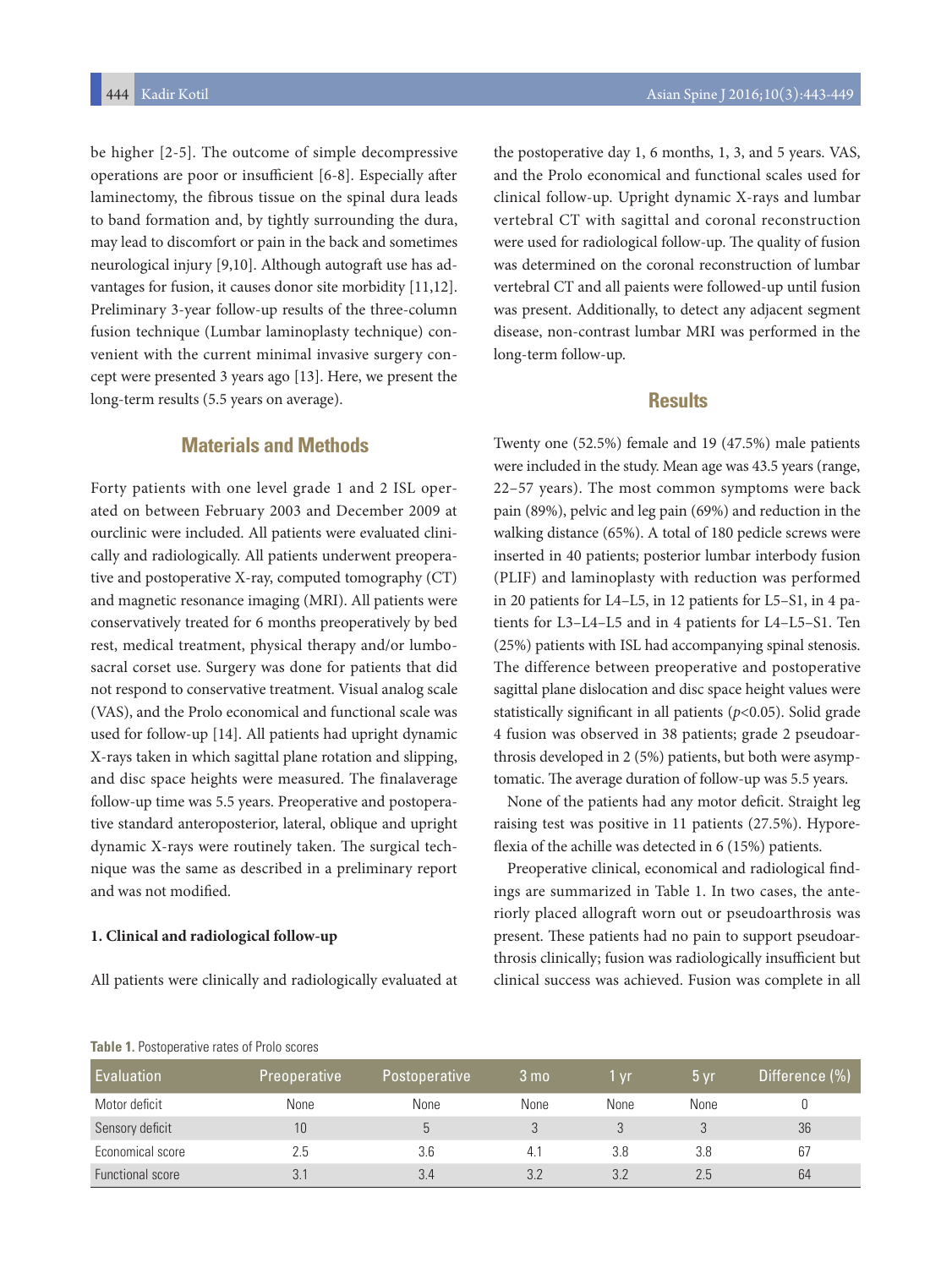# Asian Spine Journal Lumbar laminoplasty 445

**Table 2.** Lumbar vertebra sagittal slipping and disc height values of cases

| Evaluation                  | <b>Preoperative</b> | <b>Postoperative</b> | <i>p</i> -value |
|-----------------------------|---------------------|----------------------|-----------------|
| Sagittal-plane slipping (%) | $30.46 \pm 7.2$     | $3.4 \pm 1.1$        | $<$ 0.05        |
| Disc space height (%)       | $19.01 + 2.1$       | $6.0 + 3.1$          | < 0.05          |

#### **Table 3.** Preoperative and postoperative VAS values

| Evaluation | Preoperative ! | <b>Postoperative</b> | 3 mo                                                                                                                                                                                                                                 | $\overline{\mathsf{v}}$ | $5 \mathrm{yr}$ | <i>p-</i> value' |
|------------|----------------|----------------------|--------------------------------------------------------------------------------------------------------------------------------------------------------------------------------------------------------------------------------------|-------------------------|-----------------|------------------|
| Leg        |                |                      | 0.8                                                                                                                                                                                                                                  | 0.6                     |                 | < 0.05           |
| Back       | 6.2            |                      | <b>The Contract of Contract Contract of The Contract of The Contract of The Contract of The Contract of The Contract of The Contract of The Contract of The Contract of The Contract of The Contract of The Contract of The Cont</b> | 1 <sub>2</sub><br>ں. ا  | ن ا             | < 0.05           |

VAS, visual analog scale.



**Fig. 1.** Lateral X-ray shows the lysthetic segment at L4–L5 level.



**Fig. 2.** Lateral (sagittal) lumbar vertebral computed tomography scan reveals the lysthetic segment at L4–L5 level.

the other patients. Four patients were long-time smokers and smoked a pack of cigarettes per day. The fusion rate was 95% under these conditions.

Preoperative and postoperative values of sagittal slipping and disc space heights are shown in Table 2. VAS values are shown in Table 3. The differences between preoperative and postoperative sagittal plane dislocation and disc space height values were statistically significant (*p*<0.05, paired samples *t*-test).

Laceration of the dura was found in two cases (5%); both cases were repaired with direct sutures. There was no problem in long-term follow-up. There was no infection. The mean operation time was 2 hours in the beginning and decreased to 65 minutes with experience. Mean amount of blood loss was 1.6 units. In long-term followup, no adjacent segment degeneration was observed for 3

years. Adjacent segment degeneration was detected above the level of fusion in 4 (10%) patients at year 4, in 6 (15%) patients at year 5 and below the level of fusion in 3 (7.5%) patients at year 5. Among all cases, the risk of adjacent segment degeneration was 32.5%; 2 patients were accepted to have adjacent segment disease and were followed-up and medically treated.

#### **1. Illustrative case**

A 44 year-old female patient with a 4-year history of back pain that had recently increased in severity was diagnosed as Grade 2 ISL (L4–L5) by X-ray examination (Fig. 1). The patient's VAS score was 7/10 for the back and Prolo score was 45%. Lumbar vertebral CT revealed a Grade 2 bilateral lytic listhesis (Fig. 2). During the operation, the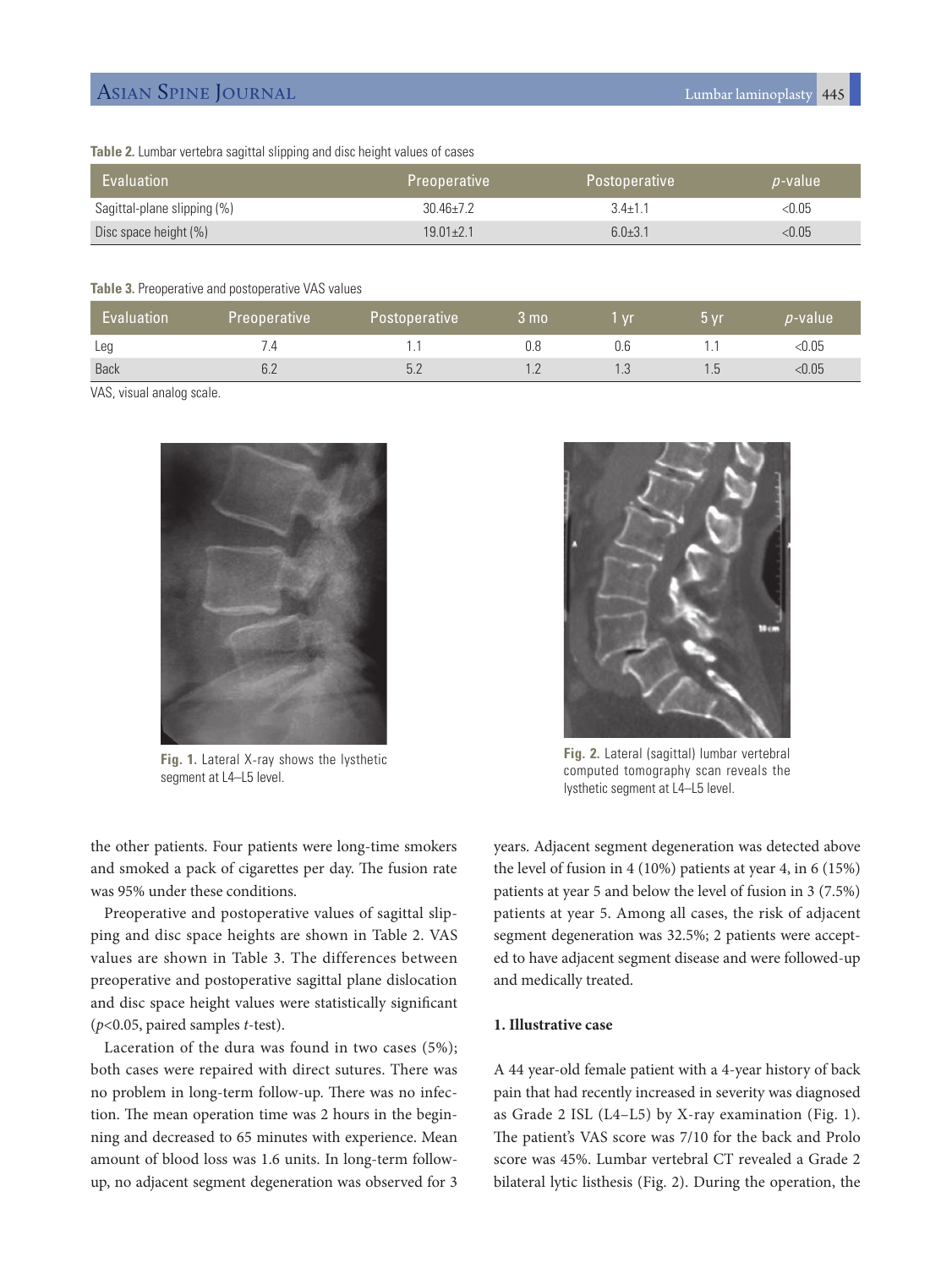# 446 Kadir Kotil Asian Spine J 2016;10(3):443-449



Fig. 3. The laminae after en-bloc resection.



**Fig. 4.** Allograft insertion to the intervertebral space.

laminae were removed *en-bloc* (Fig. 3). After aggressive discectomy, allograft bone particles were inserted in the intervertebral disc space (Fig. 4). The pedicle screws were placed and tightened at the compressive phase and laminae were reinserted between the rods. The operation was ended after the placement of a drain. The early X-ray and sagittal lumbar vertebral CT scan revealed complete reduction (Fig. 5). Early first year and fifth year axial lumbar vertebral CT scans reveal the position of the laminae (Figs. 6, 7). The VAS score was 1 and Prolo score was 15%.

# **Discussion**

Treatment modalities in ISL arediverse. The efficacy of the different surgical techniques remains contentious. The



**Fig. 5.** Lateral (sagittal) lumbar vertebral computed tomography scan at 6 months postoperatively. Achievement of the restorative sagittal balance after the insertion of the allograft and compression of the level.



**Fig. 6**. The laminae 3 months after replacement viewed in an axial lumbar vertebral computed tomography scan.



**Fig. 7.** Fusion of the laminae is visible at 5 years in an axial lumbar vertebral computed tomography scan.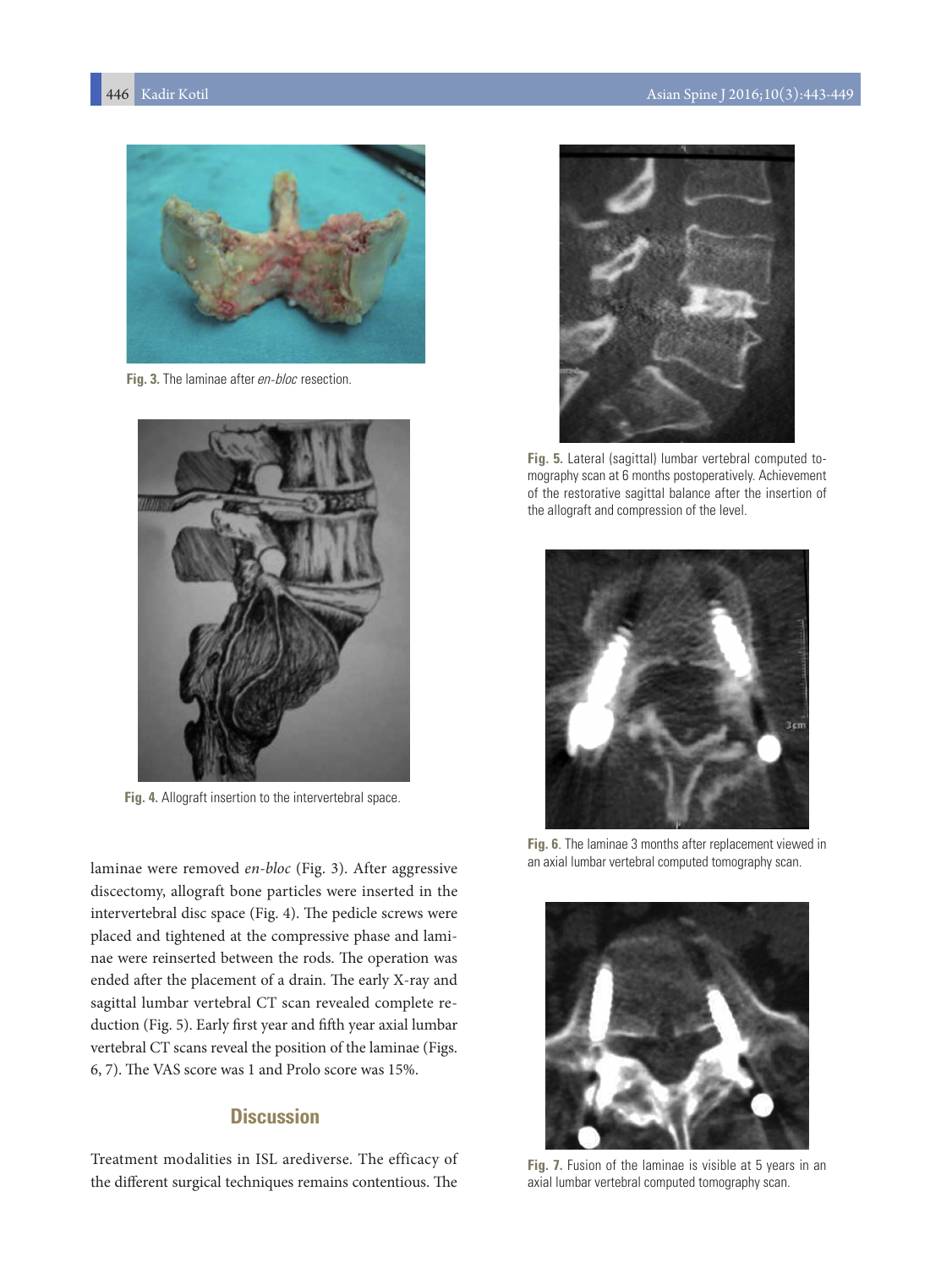described techniques include posterior or posterolateral fusion follow simple decompression and reduction [15], PLIF with fixation with reduction [16], 360 degree circumferential fusion with reduction [17], simple decompression without fusion [18], posterior reduction and stabilization with minimal laminectomy [19] and reduction and stabilization without laminectomy [2,17]. A prospective randomized study reported a worse outcome for patients who underwent laminectomy and lost the support of the posterior column, compared to patients treated by arthrodesis [17]. In a comparative study, in low grade ISL, the outcome was better after anterior fusion together with posterior fusion than only with posterior fusion [20].

The PLIF technique was first descibed in 1946 as an effective and safe means of correcting sagittal balance; however, others have suggested a higher risk of dural tear and nerve injury [5]. Furthermore, compared to posterolateral fusion, PLIF was reported to have a better outcome [3]. Although nerve injury risk is reported to be higher with this technique, no such complication was evident in our series. Different intervertebral implants have been used for PLIF and the resulting fusion rates were 72% and 87% [6,21]. There is no comparative series about the allografts or autografts filled in these implants. The most important advantage of achieving a compact support with allograft bone particles is the enhancement of disc space height by the grafts and the protective effect against screw load. Autografts are the golden standard for osteosynthesis, with a high success rate for fusion. The rate of fusion is reported to be the same (75%–95%) with autograft or allograft in ISL [15-27]. In our series, the fusion rate was higher than reported elsewhere. As radiologically poor fusion was observed in only two cases, the fusion rate was 95%.

The successful fusion rate after osteosynthesis with autograft necessitates a long and difficult operation with more blood loss [6,26]. But, with lumbar laminoplasty, donor site morbidity is not a concern as allograft bone particles are used. This is very important for early mobilization. In this technique, the continuity of the physiological vertebral column was achieved posteriorly with laminoplasty procedure providing fusion and with pedicle screws the strength of the vertebral column is restored. This procedureis done without the need of anterior approach or cage insertion, eliminating complications like dural tear or nerve injury. This technique is carried out similar to the PLIF technique and adequate foraminotomy and spinal canal decompression are possible, so no disadvantage exists.

The present study offers a long-term prospective of lumbar laminoplasty technique involving PLIF with allograft bone particles, protecting the laminae and interspinous ligaments that provide the integrity of the posterior column. A previous preliminary report of 20 cases described the short-term outcome [26]. The objective of the technique is massive discectomy after dissection of the facet joint as well as the lamina (*en-bloc* dissection of the lamina).

One of the many advantages of this technique is preventing psudocallus or callus formation at the fractured ends that interfere with fusion by their resection during the dissection and replacement of the laminae. A benefit of the resection of lamina is that the pars fracture zone with synovial tissue looks better before. Thus, the pars fracture line was opened with laminoplasty to permit better pars repair. Better fusion could be anticipated from a pars fracture.

No implant is needed to replace the laminae; they are placed between the rod and screws and are sutured to the interspinous ligaments. In addition, no implant, such as a cage, is needed forthe intervertebral disc space. This should reduce the expense of the surgery compared to other fusion techniques. The success rate of the technique defined as reposition of the protected posterior elements in lumbar degenerative spondylolisthesis is high and the procedure is easy [4].

Autograft versus allograft usefor successful fusion is still controversial [11,25,26]. But, lack of donor site complication, shorter duration of operation, less blood loss as well as the same rates of fusion have been described [19,25,26]. Thus, in our opinion, it is convenient to the current modern minimal invasive spinal surgery concept.

# **Conclusions**

ISL lumbar laminoplasty technique has the advantages of shorter duration of operation, lack of graft donor site complications, protection of posterior column osseoligamentous structures, achievement of high fusion rates in one session with posterior approach and enhancement of tha sagittal balance and disc space height, with only one disadvantage of adjacent segment degeneration observed in one-third of the cases in the present long-term followup. The finding that symptomatic degeneration occurred in only 5% of case is a positive feature. In our opinion, this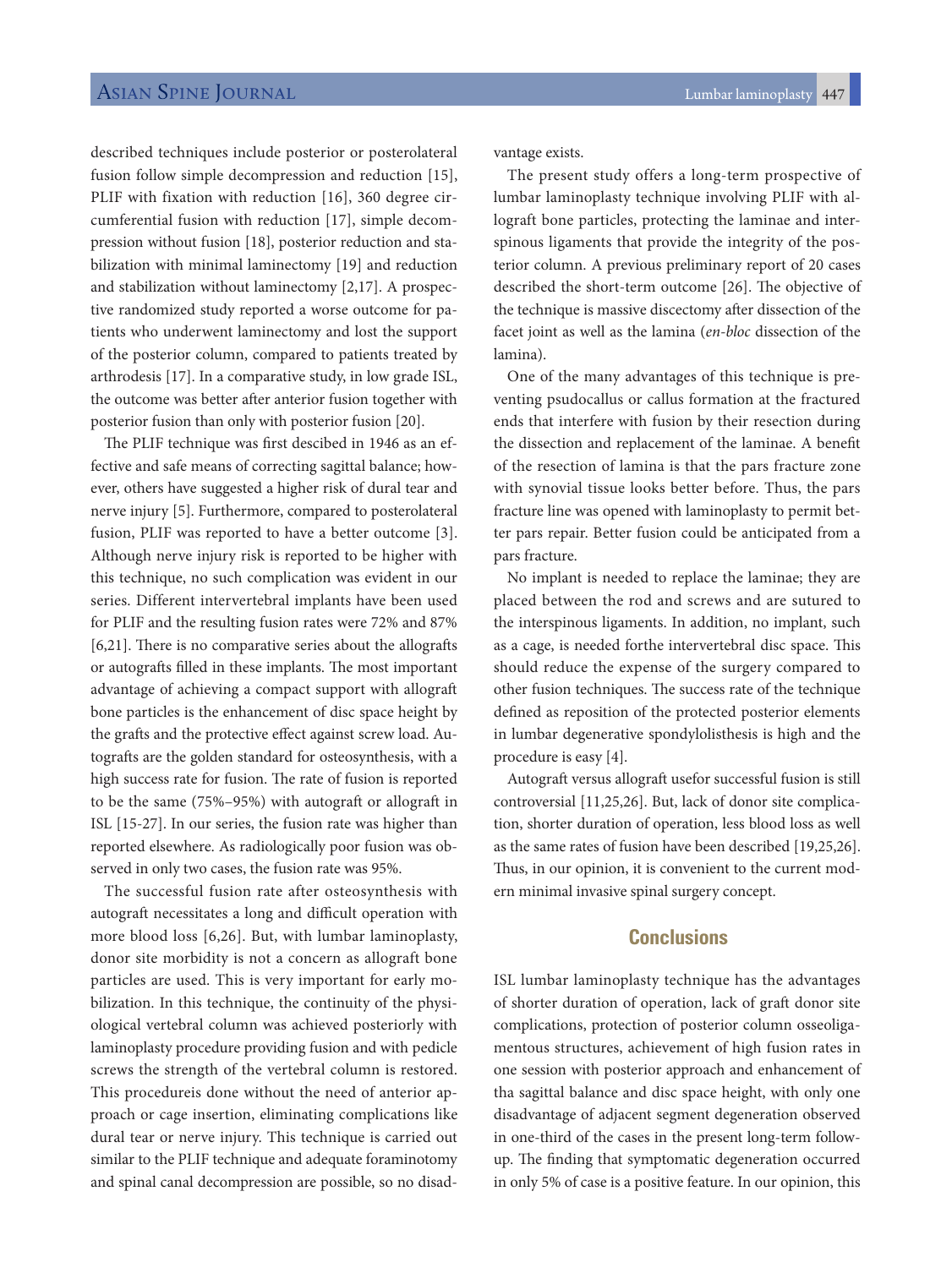surgical technique is an effective and safe procedure.

# **Conflict of Interest**

No potential conflict of interest relevant to this article was reported.

# **Acknowledgments**

I contributed to conception and design, manuscript preparation, read and approved the final manuscript. The authors are thankful to Dr. Yıldıray Savaş (Radiologist-Istanbul) for his helpful advice and for helping with radiologic evaluation of this study.

# **References**

- 1. Moller H, Hedlund R. Instrumented and noninstrumented posterolateral fusion in adult spondylolisthesis--a prospective randomized study: part 2. Spine (Phila Pa 1976) 2000;25:1716-21.
- 2. Benini A, Plotz G. Reduction and stabilization without laminectomy for unstable degenerative spondylolisthesis: a preliminary report. Neurosurgery 1995;37: 843-4.
- 3. Fraser RD. Interbody, posterior, and combined lumbar fusions. Spine (Phila Pa 1976) 1995;20:167S-177S.
- 4. Matsudaira K, Yamazaki T, Seichi A, et al. Spinal stenosis in grade I degenerative lumbar spondylolisthesis: a comparative study of outcomes following laminoplasty and laminectomy with instrumented spinal fusion. J Orthop Sci 2005;10:270-6.
- 5. Sears W. Posterior lumbar interbody fusion for lytic spondylolisthesis: restoration of sagittal balance using insert-and-rotate interbody spacers. Spine J 2005;5: 161-9.
- 6. Csecsei GI, Klekner AP, Dobai J, Lajgut A, Sikula J. Posterior interbody fusion using laminectomy bone and transpedicular screw fixation in the treatment of lumbar spondylolisthesis. Surg Neurol 2000;53:2-6.
- 7. Ka-Siong Kho V, Chen WC. Posterolateral fusion using laminectomy bone chips in the treatment of lumbar spondylolisthesis. Int Orthop 2008;32:115-9.
- 8. Kho VK, Chen WC. The results of posterolateral lumbar fusion with bone chips from laminectomy in patients with lumbar spondylolisthesis. J Chin Med

Assoc 2004;67:575-8.

- 9. Lee TC. Reduction and stabilization without laminectomy for unstable degenerative spondylolisthesis: a preliminary report. Neurosurgery 1994;35:1072-6.
- 10. Wiens R, Rak M, Cox N, et al. Synchrotron FTIR microspectroscopic analysis of the effects of antiinflammatory therapeutics on wound healing in laminectomized rats. Anal Bioanal Chem 2007;387:1679- 89.
- 11. Aghi MK, Walcott BP, Nahed BV, et al. Determinants of initial bone graft volume loss in posterolateral lumbar fusion. J Clin Neurosci 2011;18:1193-6.
- 12. Younger EM, Chapman MW. Morbidity at bone graft donor sites. J Orthop Trauma 1989;3:192-5.
- 13. Kotil K, Akcetin M, Tari R, Ton T, Bilge T. Replacement of vertebral lamina (laminoplasty) in surgery for lumbar isthmic spondylolisthesis: a prospective clinical study. Turk Neurosurg 2009;19:113-20.
- 14. Prolo DJ, Oklund SA, Butcher M. Toward uniformity in evaluating results of lumbar spine operations: a paradigm applied to posterior lumbar interbody fusions. Spine (Phila Pa 1976) 1986;11:601-6.
- 15. Booth KC, Bridwell KH, Eisenberg BA, Baldus CR, Lenke LG. Minimum 5-year results of degenerative spondylolisthesis treated with decompression and instrumented posterior fusion. Spine (Phila Pa 1976) 1999;24:1721-7.
- 16. Ali Y, Najmus S, Rahman M, Mhamud S. Short-term outcome of transforaminal lumbar interbody fusion for lytic and degenerative spondylolisthesis. J Orthop Surg (Hong Kong) 2012;20:371-4.
- 17. Thomsen K, Christensen FB, Eiskjaer SP, Hansen ES, Fruensgaard S, Bunger CE. 1997 Volvo Award winner in clinical studies: the effect of pedicle screw instrumentation on functional outcome and fusion rates in posterolateral lumbar spinal fusion: a prospective, randomized clinical study. Spine (Phila Pa 1976) 1997;22:2813-22.
- 18. Herron LD, Trippi AC. L4-5 degenerative spondylolisthesis. The results of treatment by decompressive laminectomy without fusion. Spine (Phila Pa 1976) 1989;14:534-8.
- 19. Bednar DA. Surgical management of lumbar degenerative spinal stenosis with spondylolisthesis via posterior reduction with minimal laminectomy. J Spinal Disord Tech 2002;15:105-9.
- 20. Swan J, Hurwitz E, Malek F, et al. Surgical treatment